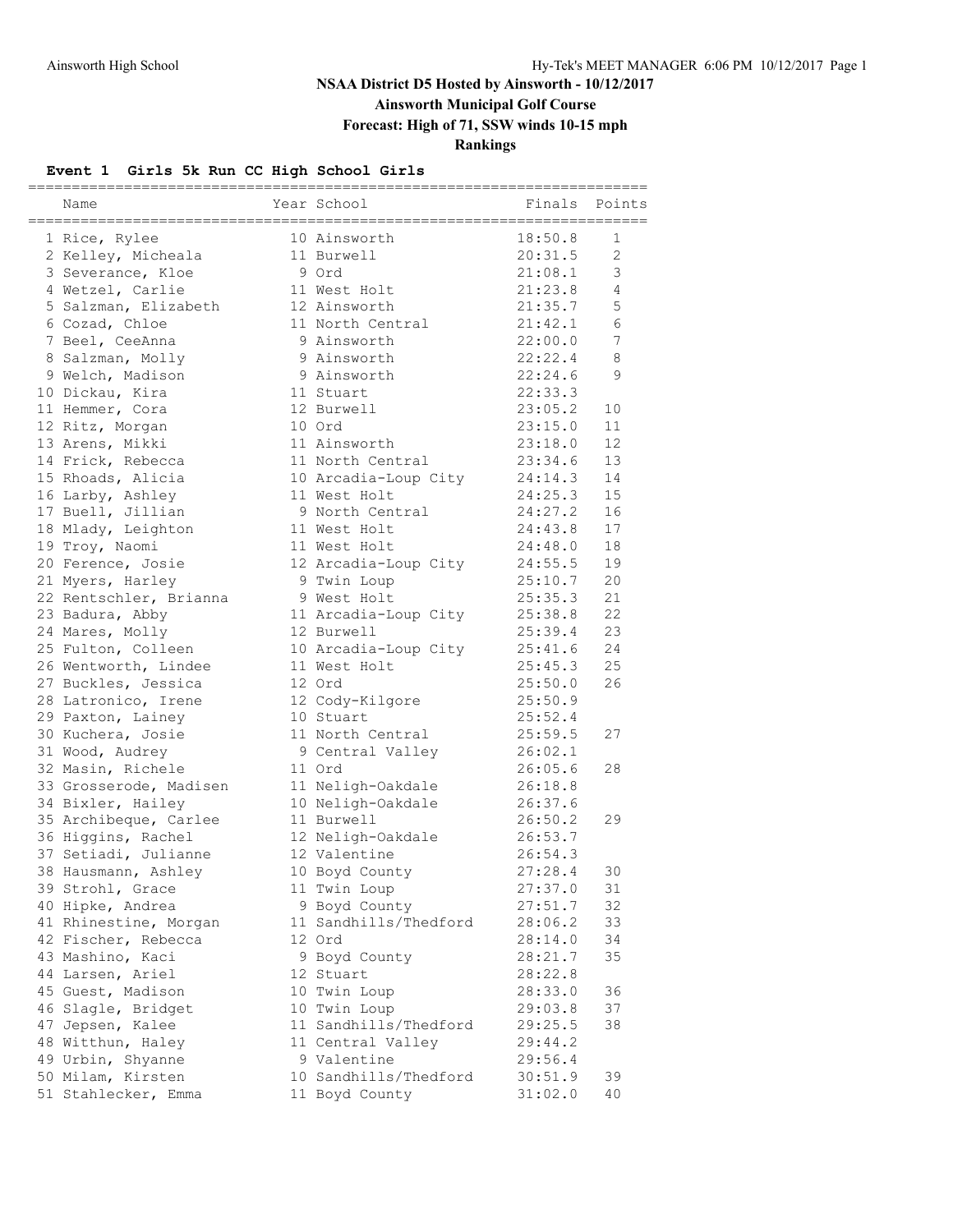**Ainsworth Municipal Golf Course**

**Forecast: High of 71, SSW winds 10-15 mph**

### **Rankings**

#### **....Event 1 Girls 5k Run CC High School Girls**

| 52 Bader, Codie    | 12 Riverside          | 31:04.2        |
|--------------------|-----------------------|----------------|
| 53 Kuszak, Chelsey | 12 Arcadia-Loup City  | 33:06.5<br>41  |
| 54 Saul, Genesis   | 12 Niobrara/Verdigre  | 34:41.9        |
| 55 Pearson, Hannah | 11 Sandhills/Thedford | 35:02.1<br>42  |
| 56 Badura, Sydney  | 11 Arcadia-Loup City  | 35:15.4<br>43. |

| Team Scores |  |
|-------------|--|
|             |  |

| Rank Team                 | Total | $\mathbf{1}$ | 2           | 3  | 4  | $*5$ | $*6$ | $*7$ | $*8$ | $*9$ |
|---------------------------|-------|--------------|-------------|----|----|------|------|------|------|------|
| 1 Ainsworth               | 21    | $\mathbf{1}$ | $5^{\circ}$ | 7  | 8  | 9    | 12   |      |      |      |
| Total Time:<br>1:24:48.90 |       |              |             |    |    |      |      |      |      |      |
| 21:12.23<br>Average:      |       |              |             |    |    |      |      |      |      |      |
| 2 West Holt               | 54    | 4            | 15          | 17 | 18 | 21   | 25   |      |      |      |
| Total Time: 1:35:20.90    |       |              |             |    |    |      |      |      |      |      |
| 23:50.23<br>Average:      |       |              |             |    |    |      |      |      |      |      |
| 3 North Central           | 62    | 6            | 13          | 16 | 27 |      |      |      |      |      |
| Total Time: 1:35:43.40    |       |              |             |    |    |      |      |      |      |      |
| 23:55.85<br>Average:      |       |              |             |    |    |      |      |      |      |      |
| 4 Burwell                 | 64    | 2            | 10          | 23 | 29 |      |      |      |      |      |
| Total Time: 1:36:06.30    |       |              |             |    |    |      |      |      |      |      |
| 24:01.58<br>Average:      |       |              |             |    |    |      |      |      |      |      |
| 5 Ord                     | 68    | 3            | 11          | 26 | 28 | 34   |      |      |      |      |
| Total Time: 1:36:18.70    |       |              |             |    |    |      |      |      |      |      |
| 24:04.68<br>Average:      |       |              |             |    |    |      |      |      |      |      |
| 6 Arcadia-Loup City       | 79    | 14           | 19          | 22 | 24 | 41   | 43   |      |      |      |
| Total Time: 1:40:30.20    |       |              |             |    |    |      |      |      |      |      |
| 25:07.55<br>Average:      |       |              |             |    |    |      |      |      |      |      |
| 7 Twin Loup               | 124   | 20           | 31          | 36 | 37 |      |      |      |      |      |
| Total Time: 1:50:24.50    |       |              |             |    |    |      |      |      |      |      |
| 27:36.13<br>Average:      |       |              |             |    |    |      |      |      |      |      |
| 8 Boyd County             | 137   | 30           | 32          | 35 | 40 |      |      |      |      |      |
| Total Time: 1:54:43.80    |       |              |             |    |    |      |      |      |      |      |
| 28:40.95<br>Average:      |       |              |             |    |    |      |      |      |      |      |
| 9 Sandhills/Thedford      | 152   | 33           | 38          | 39 | 42 |      |      |      |      |      |
| Total Time: 2:03:25.70    |       |              |             |    |    |      |      |      |      |      |
| 30:51.43<br>Average:      |       |              |             |    |    |      |      |      |      |      |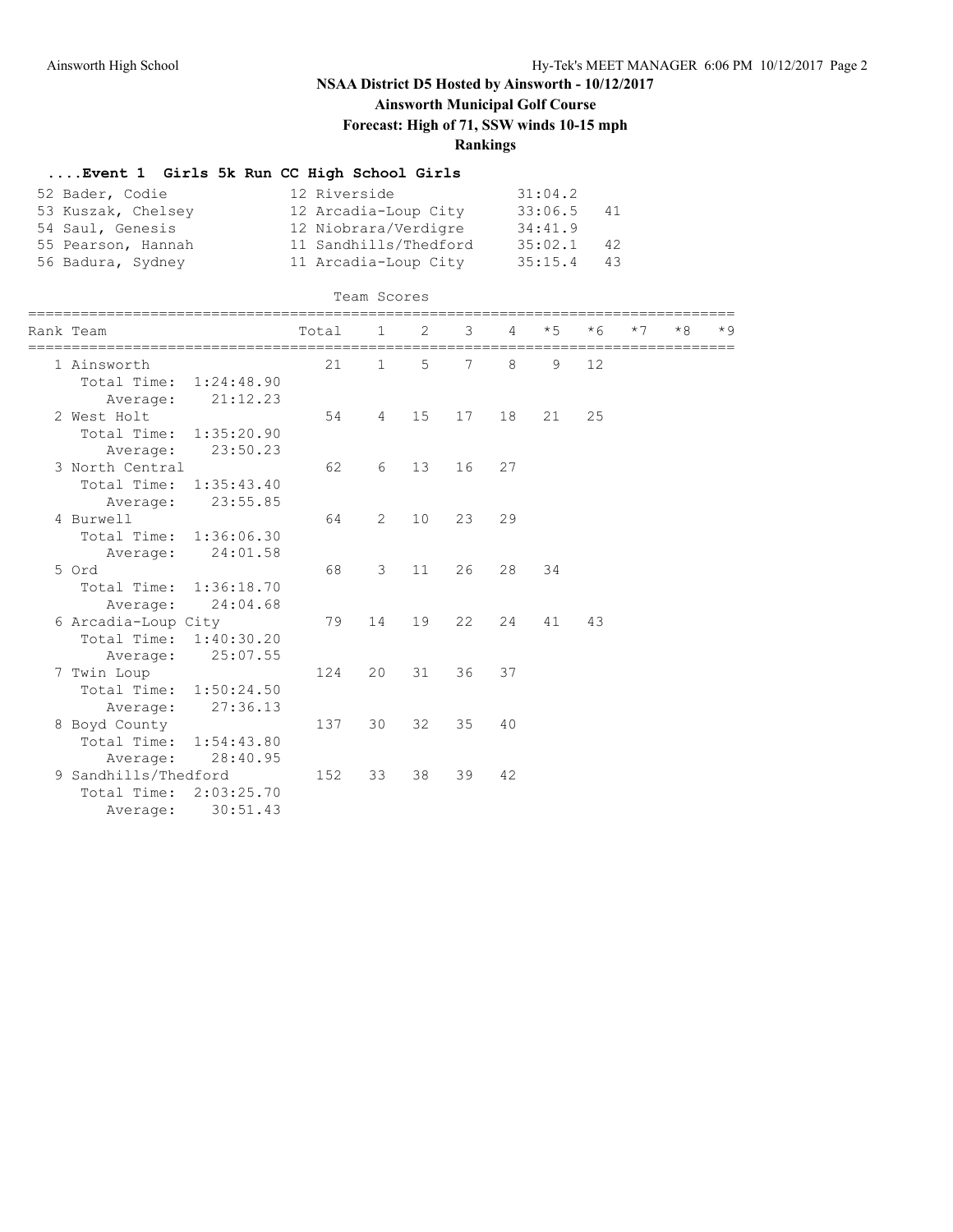# **Ainsworth Municipal Golf Course**

**Forecast: High of 71, SSW winds 10-15 mph**

### **Rankings**

### **Event 2 Boys 5k Run CC High School Boys**

| Name                    | Year School           | Finals  | Points         |
|-------------------------|-----------------------|---------|----------------|
|                         |                       |         |                |
| 1 Arens, Ben            | 11 Ainsworth          | 16:50.6 | 1              |
| 2 Sinsel, Jacob         | 12 Ainsworth          | 17:47.3 | $\overline{2}$ |
| 3 Cheney, Rylan         | 10 Cody-Kilgore       | 18:06.3 |                |
| 4 Rowse, Colton         | 10 Ord                | 18:07.9 | 3              |
| 5 Thiele, Ben           | 11 West Holt          | 18:08.6 | 4              |
| 6 Ahlers, Blake         | 12 Boyd County        | 18:11.1 | 5              |
| 7 Lechtenberg, Cory     | 11 Boyd County        | 18:42.9 | 6              |
| 8 Kraus, Aaron          | 9 West Holt           | 18:44.5 | 7              |
| 9 Schlueter, Trey       | 11 Ainsworth          | 18:53.9 | 8              |
| 10 Belitz, Cole         | 11 Neligh-Oakdale     | 18:55.6 | 9              |
| 11 Mahony, Derek        | 12 CWC                | 19:06.7 |                |
| 12 Cords, Dakota        | 11 Arcadia-Loup City  | 19:27.2 | 10             |
| 13 Reiman, Evan         | 11 Boyd County        | 19:31.0 | 11             |
| 14 White, Tim           | 12 Ord                | 19:33.2 | 12             |
| 15 Laible, Cole         | 11 West Holt          | 19:35.9 | 13             |
| 16 Berger, Ryan         | 9 Riverside           | 19:44.5 |                |
| 17 Kappelmann, Qwentin  | 9 Ainsworth           | 19:59.7 | 14             |
| 18 Koenig, Isaac        | 9 Boyd County         | 20:01.0 | 15             |
| 19 Witt, Dylan          | 11 Valentine          | 20:05.3 | 16             |
| 20 Placzek, Bryce       | 9 Arcadia-Loup City   | 20:14.8 | 17             |
| 21 Albrecht, Joseph     | 9 West Holt           | 20:18.7 | 18             |
| 22 Claussen, Griffin    | 9 Neligh-Oakdale      | 20:21.0 | 19             |
| 23 Carothers, Christian | 11 Neligh-Oakdale     | 20:22.5 | 20             |
| 24 Harmon, Chase        | 11 Boyd County        | 20:30.3 | 21             |
| 25 Reeves, Ethan        | 9 Arcadia-Loup City   | 20:35.1 | 22             |
| 26 Rivera, Riece        | 9 Valentine           | 20:40.3 | 23             |
| 27 White, Christapher   | 12 Ord                | 20:43.1 | 24             |
| 28 Ballenger, Tucker    | 10 Sandhills/Thedford | 20:46.3 |                |
| 29 Ives, Toby           | 11 Niobrara/Verdigre  | 20:54.8 | 25             |
| 30 Vancura, Trevor      | 10 Ord                | 21:03.0 | 26             |
| 31 Davenport, Reese     | 10 Ord                | 21:06.1 | 27             |
| 32 Wilkinson, Cameron   | 11 Neligh-Oakdale     | 21:08.9 | 28             |
| 33 Long, Caleb          | 11 Valentine          | 21:11.1 | 29             |
| 34 Welniak, Brody       | 9 Burwell             | 21:16.2 |                |
| 35 Ogden, Jaegher       | 10 West Holt          | 21:17.1 | 30             |
| 36 Kieborz, Brayden     | 10 Valentine          | 21:19.4 | 31             |
| 37 Roth, Kody           | 11 Boyd County        | 21:21.2 | 32             |
| 38 Roan, Kobe           | 9 Riverside           | 21:21.9 |                |
| 39 Lorimer, Calvin      | 10 Arcadia-Loup City  | 21:36.1 | 33             |
| 40 Bruns, Ben           | 9 North Central       | 21:46.8 |                |
| 41 Fernau, Tate         | 11 Ainsworth          | 21:49.2 | 34             |
| 42 Cook, Isaac          | 12 Niobrara/Verdigre  | 21:51.5 | 35             |
| 43 Peetz, Kyler         | 12 Ord                | 21:53.2 | 36             |
| 44 Martin, Parker       | 10 Riverside          | 21:58.6 |                |
| 45 Olson, Nicklas       | 10 Cody-Kilgore       | 22:00.1 |                |
| 46 Carkoski, Carsten    | 12 Arcadia-Loup City  | 22:01.5 | 37             |
| 47 Schroder, Colton     | 11 Stuart             | 22:12.7 |                |
| 48 McConnell, Logan     | 11 Neligh-Oakdale     | 22:17.4 | 38             |
| 49 Luna-Duran, Jose     | 9 Neligh-Oakdale      | 22:19.6 | 39             |
| 50 Justo, Ken           | 10 Niobrara/Verdigre  | 22:27.5 | 40             |
| 51 Kroger, Christian    | 10 Arcadia-Loup City  | 22:32.3 | 41             |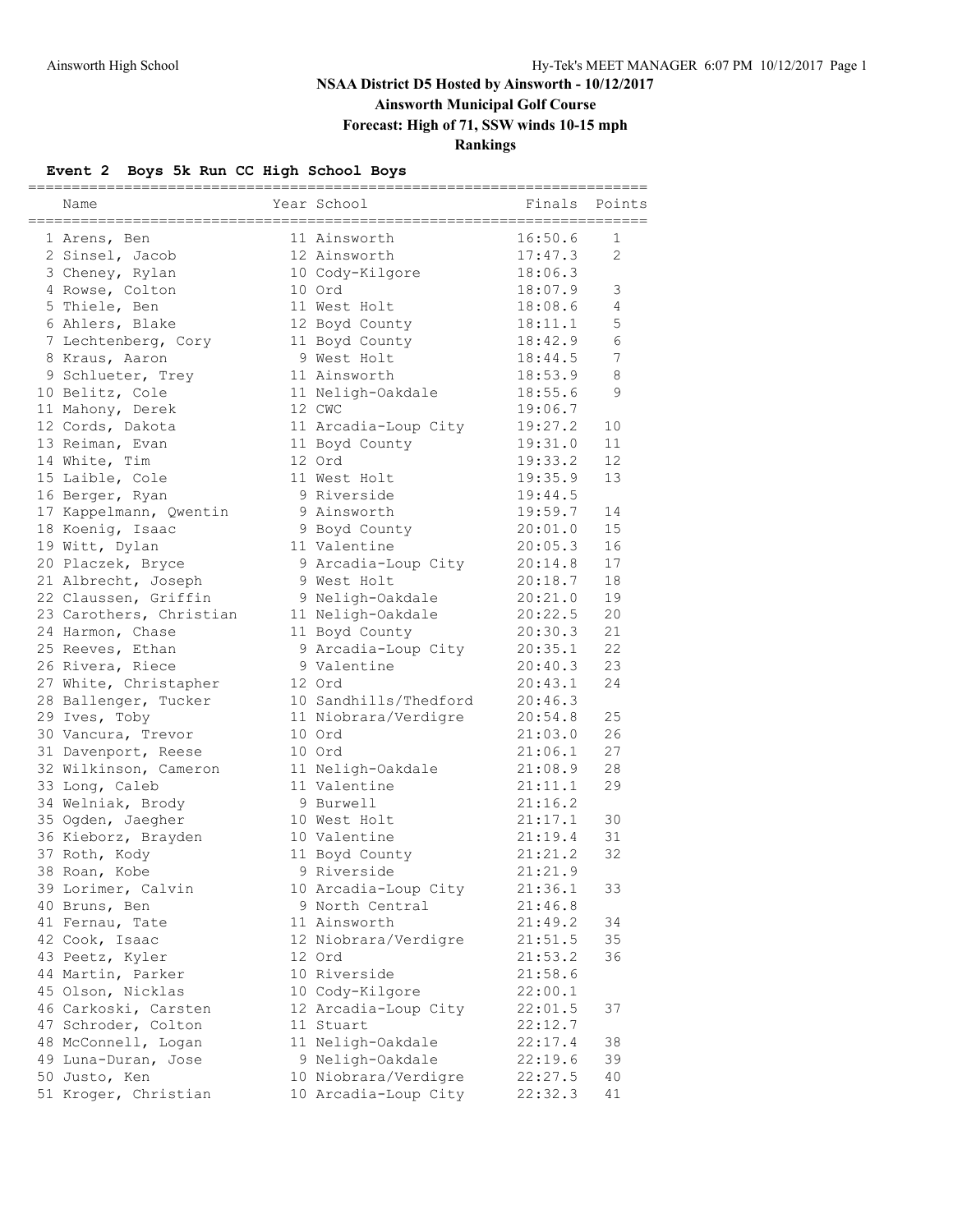## **Ainsworth Municipal Golf Course**

### **Forecast: High of 71, SSW winds 10-15 mph**

### **Rankings**

#### **....Event 2 Boys 5k Run CC High School Boys**

| 52 Butterfield, Jackson | 9 West Holt           | 42<br>22:33.9 |
|-------------------------|-----------------------|---------------|
| 53 Larson, Nathan       | 9 CWC                 | 22:35.4       |
| 54 Dahlgren, Brandon    | 10 Sandhills/Thedford | 22:37.6       |
| 55 Williams, Chris      | 9 Valentine           | 22:45.6<br>43 |
| 56 Landers, Cage        | 10 Central Valley     | 44<br>22:46.2 |
| 57 Kehler, Daniel       | 11 Central Valley     | 45<br>22:53.4 |
| 58 Fowler, Kane         | 9 Valentine           | 46<br>22:57.0 |
| 59 Chavez, Alex         | 9 North Central       | 22:58.2       |
| 60 Peters, Luke         | 12 Ainsworth          | 22:59.1<br>47 |
| 61 Harris, Colten       | 10 Twin Loup          | 23:27.0       |
| 62 Jimenez, Francisco   | 10 Central Valley     | 23:40.9<br>48 |
| 63 Klemesrud, Tommy     | 9 North Central       | 25:05.4       |
| 64 LaCost, Dakota       | 10 Central Valley     | 26:23.8<br>49 |
| 65 Folkers, Daniel      | 9 Twin Loup           | 26:25.1       |
| 66 Bustemante, Alex     | 12 Niobrara/Verdigre  | 26:49.7<br>50 |
| 67 Burns, Connor        | 10 Sandhills/Thedford | 27:54.7       |
| 68 Holloway, John       | 12 Burwell            | 29:42.3       |

#### Team Scores

| Rank Team              |          | Total | $\mathbf{1}$   | 2           | $\mathcal{S}$ | $\overline{4}$ | $*5$ | $*6$ | $*7$ | $*8$ | $*9$ |
|------------------------|----------|-------|----------------|-------------|---------------|----------------|------|------|------|------|------|
|                        |          |       |                | 2           | 8             |                |      |      |      |      |      |
| 1 Ainsworth            |          | 25    | $\mathbf{1}$   |             |               | 14             | 34   | 47   |      |      |      |
| Total Time: 1:13:31.50 |          |       |                |             |               |                |      |      |      |      |      |
| Average:               | 18:22.88 |       |                |             |               |                |      |      |      |      |      |
| 2 Boyd County          |          | 37    | 5              | 6           | 11            | 15             | 21   | 32   |      |      |      |
| Total Time: 1:16:26.00 |          |       |                |             |               |                |      |      |      |      |      |
| Average:               | 19:06.50 |       |                |             |               |                |      |      |      |      |      |
| 3 West Holt            |          | 42    | $\overline{4}$ | $7^{\circ}$ | 13            | 18             | 30   | 42   |      |      |      |
| Total Time: 1:16:47.70 |          |       |                |             |               |                |      |      |      |      |      |
| Average:               | 19:11.93 |       |                |             |               |                |      |      |      |      |      |
| 4 Ord                  |          | 65    | 3              | 12          | 24            | 26             | 27   | 36   |      |      |      |
| Total Time: 1:19:27.20 |          |       |                |             |               |                |      |      |      |      |      |
| Average:               | 19:51.80 |       |                |             |               |                |      |      |      |      |      |
| 5 Neligh-Oakdale       |          | 76    | 9              | 19          | 20            | 28             | 38   | 39   |      |      |      |
| Total Time: 1:20:48.00 |          |       |                |             |               |                |      |      |      |      |      |
| Average:               | 20:12.00 |       |                |             |               |                |      |      |      |      |      |
| 6 Arcadia-Loup City    |          | 82    | 10             | 17          | 22            | 33             | 37   | 41   |      |      |      |
| Total Time: 1:21:53.20 |          |       |                |             |               |                |      |      |      |      |      |
| Average:               | 20:28.30 |       |                |             |               |                |      |      |      |      |      |
| 7 Valentine            |          | 99    | 16             | 23          | 29            | 31             | 43   | 46   |      |      |      |
| Total Time: 1:23:16.10 |          |       |                |             |               |                |      |      |      |      |      |
|                        | 20:49.03 |       |                |             |               |                |      |      |      |      |      |
| Average:               |          |       |                | 35          |               |                |      |      |      |      |      |
| 8 Niobrara/Verdigre    |          | 150   | 25             |             | 40            | 50             |      |      |      |      |      |
| Total Time: 1:32:03.50 |          |       |                |             |               |                |      |      |      |      |      |
| Average:               | 23:00.88 |       |                |             |               |                |      |      |      |      |      |